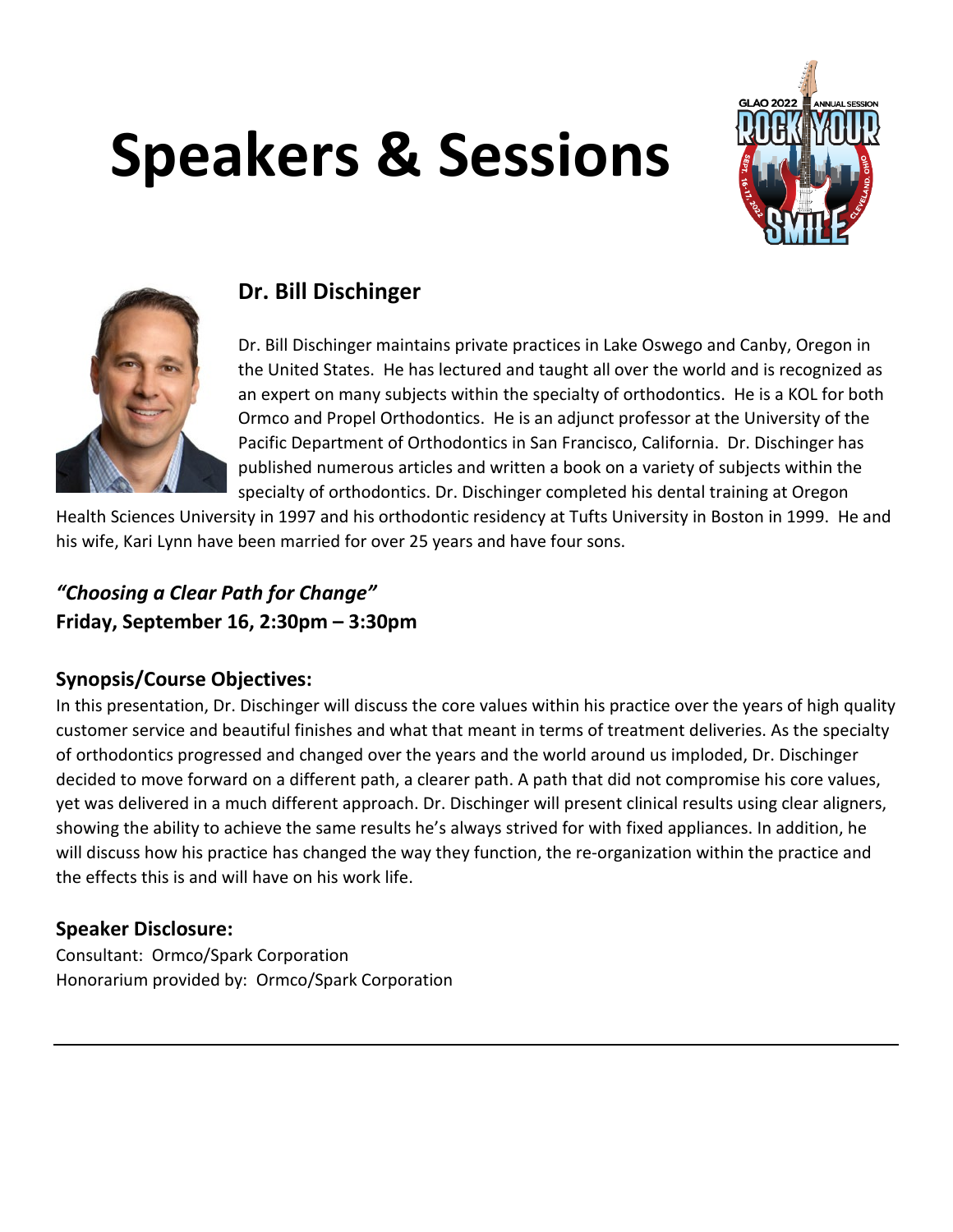

# **Dr. Courtney Dunn**

Dr. Courtney Dunn really hates long, boring introductions, so here is the short version. She completed her doctor of dental surgery and her orthodontic residency at the University of Michigan in 2004. In 2006, with very little business knowledge, she and her husband decided to open a scratch practice in one of the most saturated markets in the country. Today, Dunn Orthodontics is a high producing, four location practice with a large, generally happy team in Phoenix, AZ. Courtney is here today to share how to build a healthy culture where everyone can thrive.

# *"How to Establish a Culture of Teamwork that will Change Your Office Forever"*  **Saturday, September 17, 10:00am – 11:00am**

## **Synopsis/Course Objectives:**

Is your office culture one of seamless teamwork and selflessness or one of conflict, drama and stress? Do you feel stuck with an unhealthy culture and have no idea how to change? The culture of your office is the foundation upon which your practice is built and will affect all aspects of your practice. Healthy teamwork makes life easier for the doctor, the team and your patients. This presentation will present a plan to help you to establish a positive culture and put systems in place to emphasize team over self and to decrease conflict and drama.

- 1. Create a team agreement for your office
- 2. Set goals and get everyone on board
- 3. Establish Healthy conflict resolution



# **Mr. Paul Gange, Jr.**

Paul Gange Jr. is the Vice President of Sales and Operations at Reliance Orthodontic Products. He has become a leader in resolving difficult technical bonding issues through countless chairside hours training clinical staff. His passion for research and development has influenced many new Reliance products and aided numerous research projects. Paul is a published author, lectures domestically and internationally at numerous universities, study clubs, constituent meetings as well as the AAO. His greatest fulfillment comes from hands-on training for doctors and staff in private offices.

*"New Chairside Protocols for Digital Workflows"*  **Saturday, September 17, 11:00am – 12:00pm**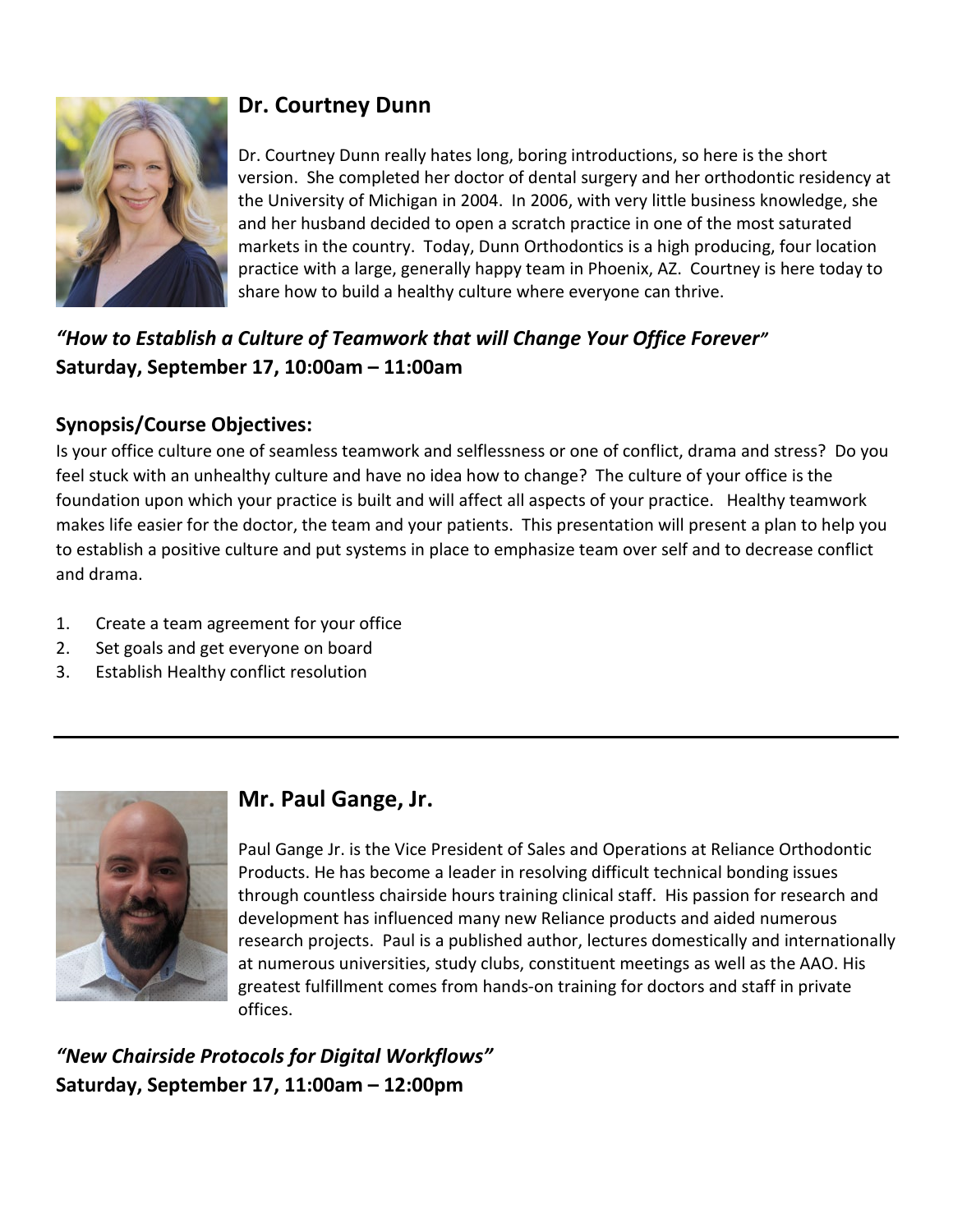## **Synopsis/Course Objectives:**

Attendees will experience a comprehensive review of the most critical stage of orthodontic treatment - the bonding appointment! Topics discussed will be artificial substrate preparation, bond failure reduction, failure diagnosis, various types of enamel preparation, decalcification prevention, and appliance delivery. Additionally, specific time will be assigned to demonstrate how clinicians can evolve with the digital wave without losing sight of the ever-changing critical bonding process.

- 1. After this lecture, you will be able to properly diagnose and remedy the most common types of bond failure.
- 2. After this lecture, you will be able to successfully bond to every type of artificial surface found in the mouth
- 3. After this lecture, you will be able to understand the new techniques and bonding protocols as your office shifts to include the digital work flow

#### **Speaker Disclosure:**

Stock Shareholder: Reliance Orthodontics



# **Dr. Valmy Pangrazio-Kulbersh**

Dr. Valmy Pangrazio-Kulbersh, DDS, MS, is a graduate of the University of Asuncion-Paraguay and received her Certificate and MS in Orthodontics from the University of Detroit Mercy School of Dentistry.

She is a member of the American Dental Association, American Association of Orthodontists, World Federation of Orthodontists where she is a member of the

executive committee. Dr. Pangrazio-Kulbersh served in many other national and international dental organizations. She is a Diplomate of the American Board of Orthodontics, where she currently serves as an examiner and member of the written exam and certification committees. She also represented the Great Lakes Association of Orthodontists as Director to the American Board of Orthodontics and was elected the first female President of the ABO (2020-2021). She is a member of the Edward H. Angle Society of Orthodontists (Midwest Component) where she served as the first female president of the Society. She is a Fellow of the American College of Dentists and the International College of Dentists and member of the Pierre Fouchard Academy International Honor Dental Organization.

Dr. Pangrazio-Kulbersh has published numerous research articles in refereed journals and lectured extensively to national and international audiences. Presently she is adjunct Professor and Director of the Orthognathic Surgery and Early Treatment Clinics at the University of Detroit Mercy's Graduate Orthodontic Program and holds a private practice in Sterling Heights, Michigan.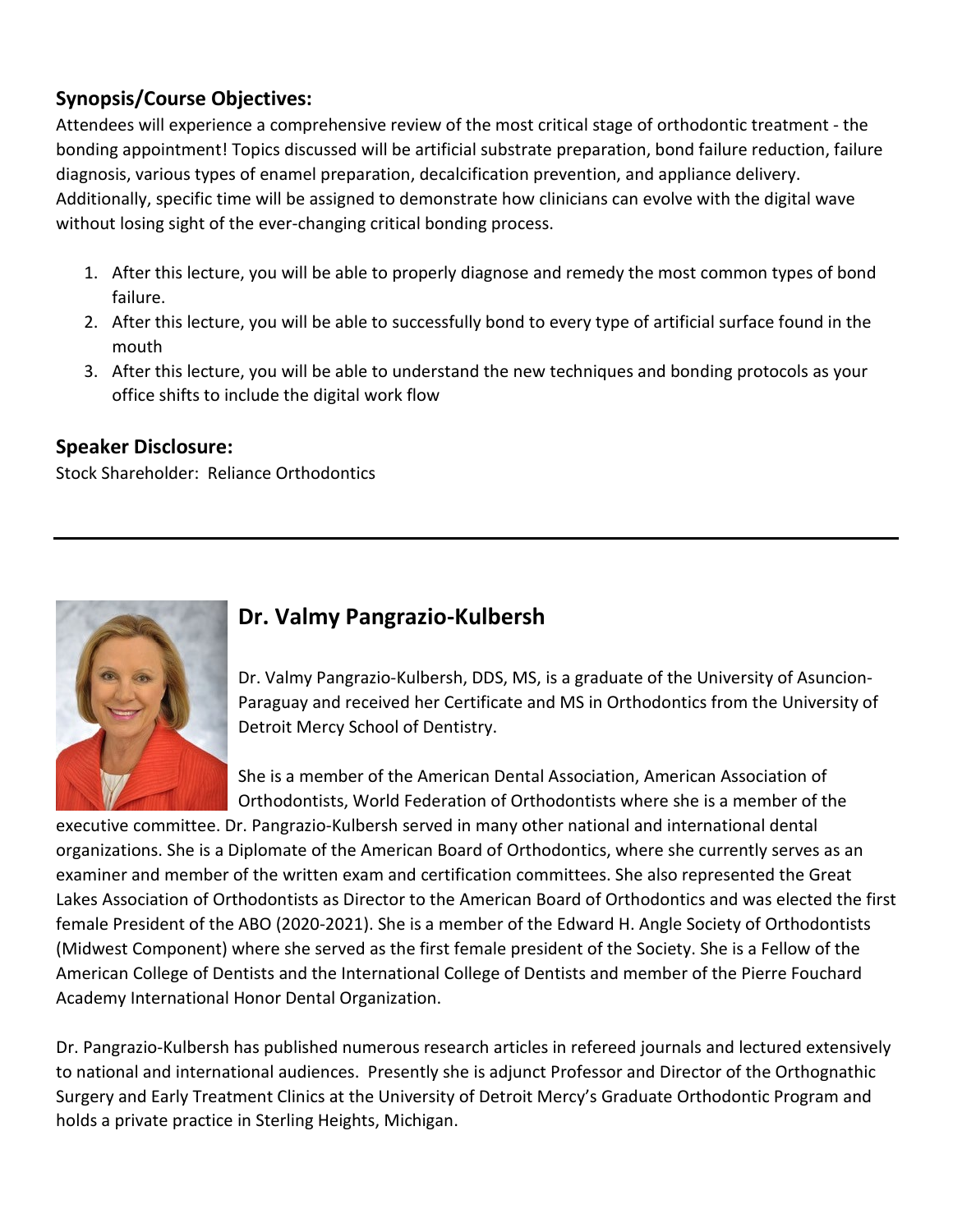## *"The Efficacy of Early Orthodontic Treatment Outcomes Assessed with the PAR Index"* **Saturday, September 17, 8:30am – 9:30am**

## **Synopsis/Course Objectives:**

Numerous questions have been raised regarding early orthodontic treatment because of controversies and misconceptions. Current systematic reviews reported that the level of evidence was not sufficient to reveal the effectiveness of early orthodontic treatment because of a lack of standardization of diagnostic criteria and treatment protocol, adequate methodology, and long-term follow-up studies.

Observation and understanding of occlusal changes that occur during the transitional dentition, is imperative to determine when early orthodontic treatment is indicated. The efficacy of early orthodontic treatment in class I, class II and class III malocclusions evaluated with the PAR INDEX will be discussed.

Three learning objectives:

- 1. Evaluate factors that contribute to malocclusions during the transitional dentition.
- 2. Understand which malocclusions could be intercepted and corrected during the early stages of dentitional development.

*\_\_\_\_\_\_\_\_\_\_\_\_\_\_\_\_\_\_\_\_\_\_\_\_\_\_\_\_\_\_\_\_\_\_\_\_\_\_\_\_\_\_\_\_\_\_\_\_\_\_\_\_\_\_\_\_\_\_\_\_\_\_\_\_\_\_\_\_\_\_\_\_\_\_\_\_\_\_\_\_\_\_\_\_\_\_\_\_\_\_*

3. Understand which malocclusions can efficiently treated during the transitional dentition.



# **Dr. Ed Lin**

Dr. Ed Lin is one of two partners at Orthodontic Specialists of Green Bay (OSGB). He is also a former partner at Apple Creek Orthodontics of Appleton (ACO). OSGB and ACO are all completely digital practices and have been utilizing intraoral scanning and SureSmile since February of 2004 at three different practice locations for all Phase I, labial and lingual comprehensive fixed treatment, and aligner treatments. All practices have been involved with cone beam computed tomography (CBCT) with the iCAT since 2005. In-House 3D printing has been incorporated since 2014 and all practices have

been impression free for 6 years. In-House aligner therapy is an important part of all practices, with Dr Lin having treated over 6000 aligner cases since 1999. Dr Lin is an internationally recognized speaker, has written several articles that have been published in a wide variety of dental journals, and has lectured at several orthodontic residency programs across the world. He is a Faculty and Clinical Advisory Board Member for SureSmile. He is also a Key Opinion Leader for American Orthodontics, Imaging Sciences International, Desktop Health, uLab, and Hu-Friedy. He is a past member of the American Association of Orthodontist's Committee on Technology and is on the Editorial Board of OrthoTown and Orthodontic Practice journals. Dr Lin's passion for both orthodontics and technology has allowed him to integrate them together with highly efficient systems into his practices in his pursuit of clinical excellence. Dr. Lin is an alumnus of the University of Chicago for his undergraduate studies and received both his dental (DDS) and orthodontic (MS) degrees from Northwestern University Dental School.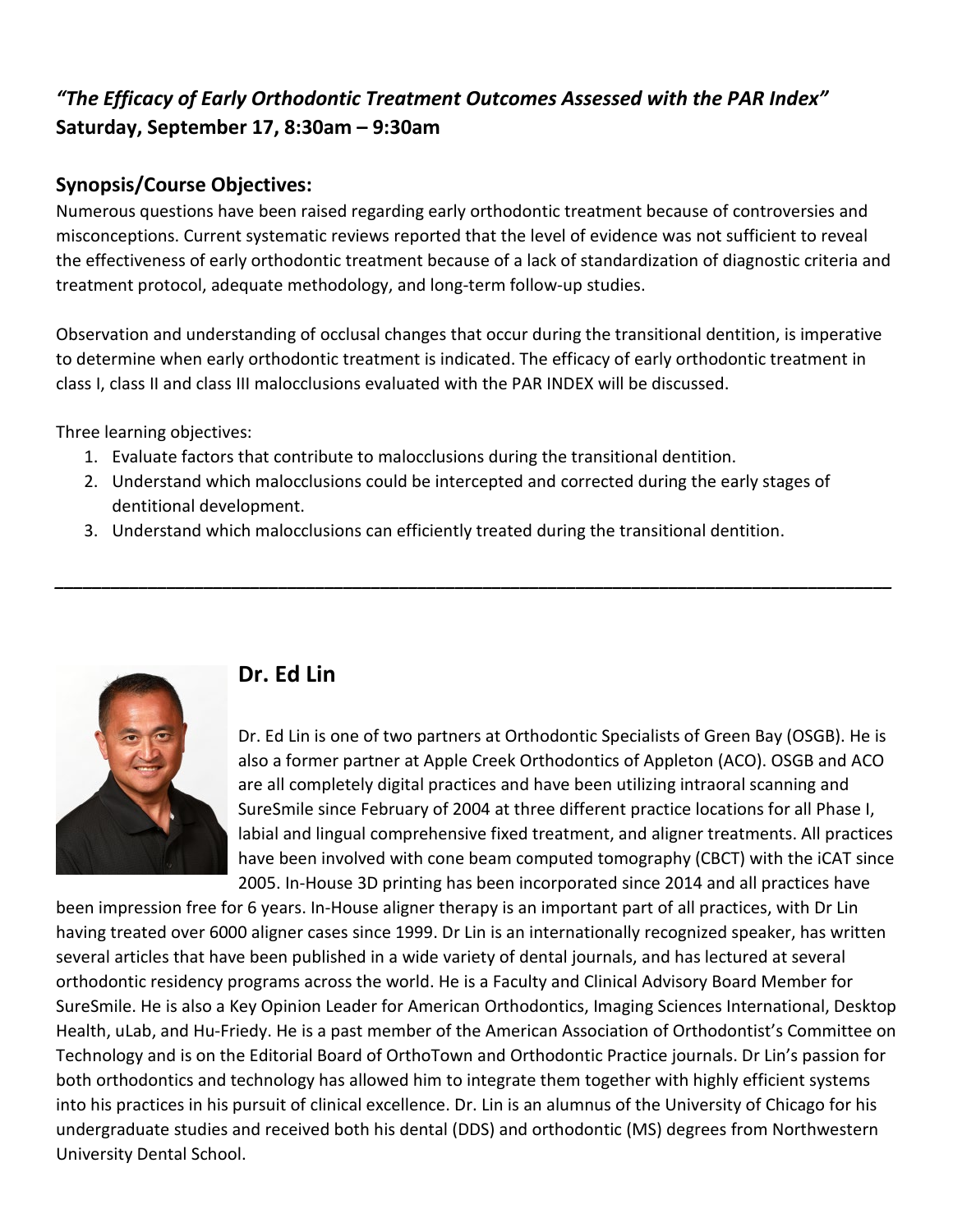## *"Ultra-Efficient Digital Workflow w/ uLab Aligners for Maximum Clinical Efficiency!"*  **Friday, September 16, 1:30pm – 2:30pm**

## **Synopsis/Course Objectives:**

3D dental technologies have completely revolutionized the 21st century orthodontic practice with patient treatment options and case management. With the explosion of 3D digital technologies in the orthodontic industry over the past 25 years, efficient digital workflow systems have become an integral component for the successful 3D digital orthodontic practice. In this lecture, Dr Lin will review how he and his team have implemented uLab for all lab management and all aligner case types including Class II, Class III, Open Bite, and hybrid cases. Most importantly, they have created an aligner system for complete control with maximum clinical and lab efficiency. As a result, they have created a cost-effective aligner system which is a win-win for both patients and his practices.

Learning Objectives:

- 1. To understand how to create an in-house 3D printing lab w/ efficient digital workflow.
- 2. To understand how to create an in-house aligner system within your practice and the financial positive ROI it will make within your practice.
- 3. To understand the digital workflow, clinical management, and staging mechanics for uLab aligners.
- 4. To understand how to implement a cost-efficient hybrid treatment option for your patients with uLab aligners.

## **Speaker Disclosure:**

Consultant: uLab, Easy RX, Desktop Health Stock Shareholder: uLab, Easy RX, Desktop Health Honorarium: uLab



# **Dr. Bryan Lockhart**

Dr. Lockhart is a Board Certified orthodontist with two orthodontic offices in Charlotte, NC where he practices with his wife and fellow orthodontist, Dr. Lauren Rennick Lockhart. Originally from Decatur, GA, Dr. Lockhart attended the University of North Carolina at Chapel Hill for dental school. He attended a 1 year General Practice Residency at Montefiore Medical Center before obtaining his Certificate in Orthodontics from Jacksonville University in Jacksonville FL. Dr. Lockhart furthered his learning by attending Jacobi Medical Center in New York for an Orthodontic/

Orthognathic Surgical Fellowship.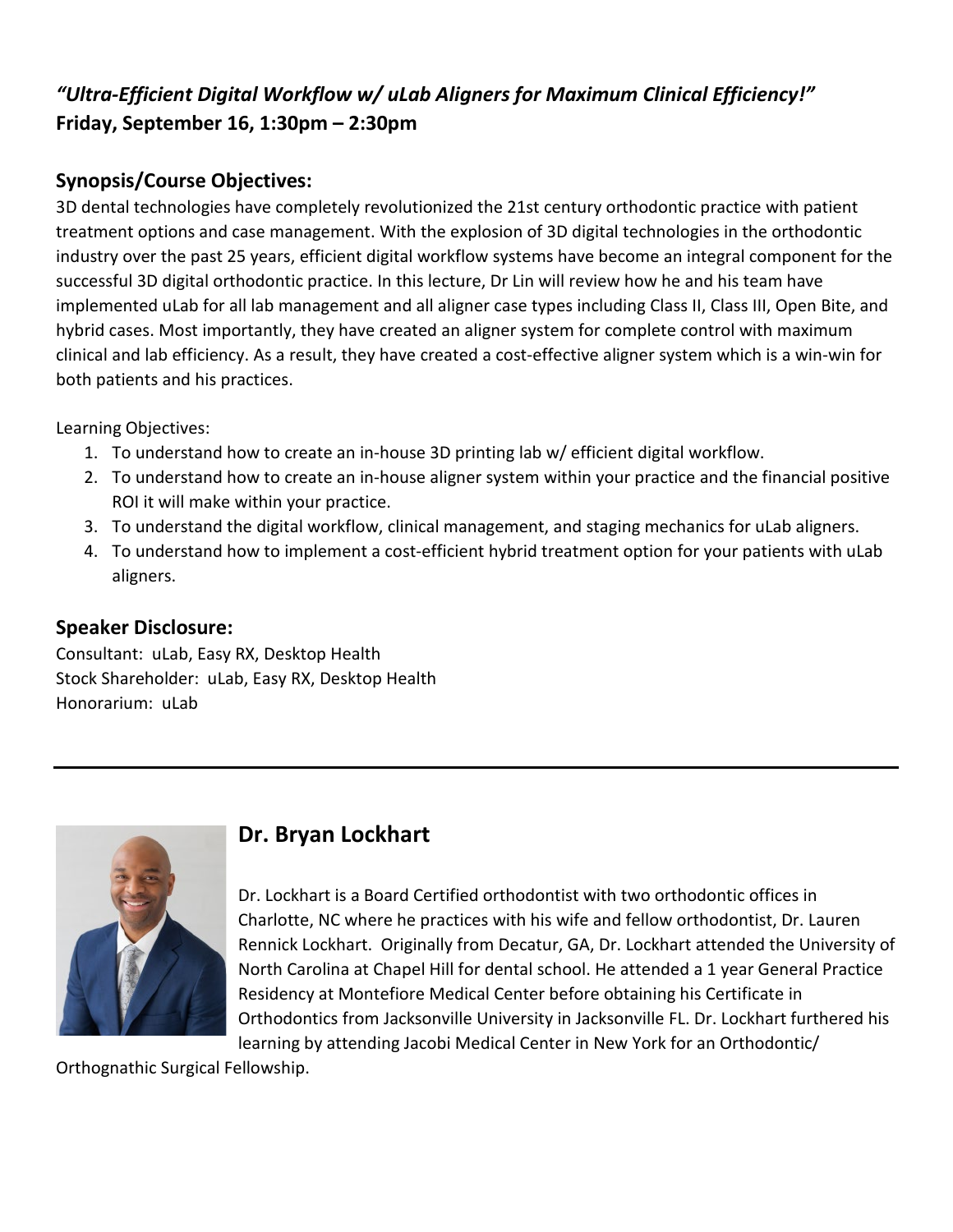Dr. Lockhart is well versed in fixed appliances as well clear aligners. He has developed his own clear aligner brand, Dualine, using in house aligners which he lectures on. Dr. Lockhart has an issued patent on LockOn, a device used to facilitate orthognathic surgery on patients undergoing clear aligner therapy or surgery first orthognathic surgery. He also has a patent pending on CAStrack, software used to track and organize in-house aligner patients as well as other digital modalities. He is an innovator and is passionate about digital orthodontics and enjoys sharing his experiences with it. Dr. Lockhart has a diverse speaking platform and speaks professionally on the topics of In House Aligners (uLab Systems), Remote monitoring (Grin), as well as LightForce Custom Fixed appliances. His professional memberships include AAO, SAO and NCAO, the latter of which he is a member of the executive board. Dr. Lockhart is an avid sports junky and loves spending time with his 3 young children Bryce, Blake and Brynn!

# *"Bringing Fully Digital and Customized Treatment to Fixed Appliances, the FIRST of its Kind!"*  **Friday, September 16, 11:00am – 12:00pm**

## **Synopsis/Course Objectives:**

Digital orthodontics is evolving the orthodontic profession and it is incumbent upon orthodontists to master these advances to enhance not only their outcomes, but a better experience for their team and patients. LightForce custom braces is another tool that orthodontists have at their disposal. This presentation will clearly display why orthodontist should at least become knowledgeable of these advances.

Presentation Objectives:

- 1. Describe the unique advantages of fully customized fixed appliances specific to LightForce custom braces.
- 2. Case presentation illustrating the efficiencies inherent to customized fixed appliances.

#### **Speaker Disclosure:**

Consultant: LightForce Orthodontics Honorarium: LightForce Orthodontics



# **Dr. Zachary J. Mellion**

Zach earned his D.M.D. degree at Case Western Reserve University in 2004 and his Master's degree in Orthodontics at Saint Louis University in 2006. He is a recipient of the Thomas M. Graber Award from the American Association of Orthodontics and the Dewel Award from the American Journal of Orthodontics. He has served as an Assistant Clinical Professor in the Department of Orthodontics at Case Western Reserve University since 2007 and also serves on the Craniofacial Team at Akron

Children's Hospital.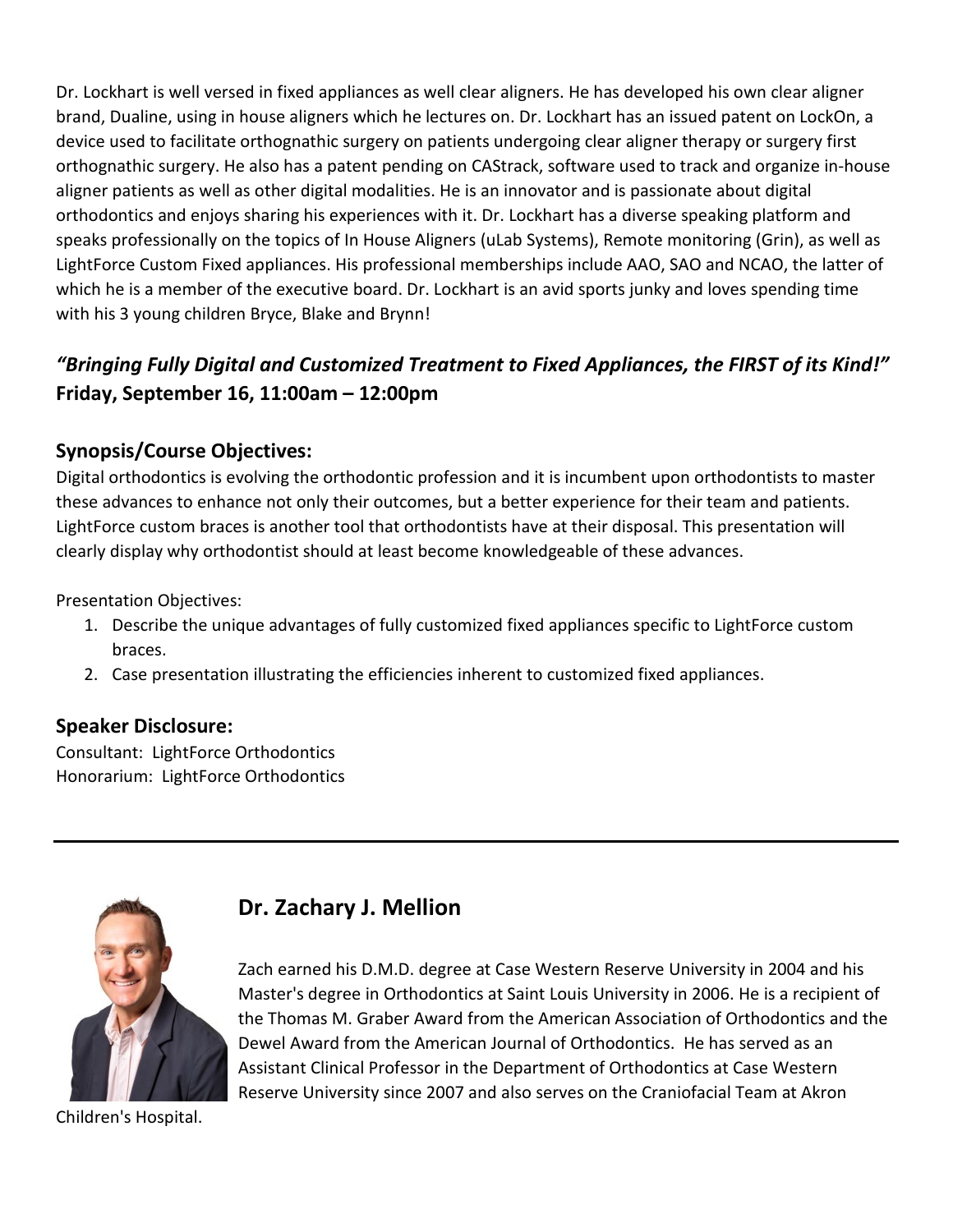Dr. Zach and his wife, Keira, a veterinarian, have three children, and two dogs - a Flat-Coated Retriever named Rocket and a Labrador Retriever named Grizz. Zach loves coaching his kids' sports teams, traveling, skiing and the outdoors. His most cherished outdoor pursuit involves riding and racing bicycles. He is currently learning to play the banjo.



## **Ms. Ellie Whitelaw**

Ellie has been in the world of orthodontics for 7 years and has spent the last 5 years with Mellion Orthodontics. She began her career as an orthodontic assistant and now fills the role of Invisalign Coordinator and Dental Monitoring Coordinator. Ellie loves getting to know patients and making them smile.

Ellie grew up surrounded by music and playing guitar and piano. Her love for music continues, and she is a huge animal lover. Most of all, Ellie loves to spend her time with her family, especially with her husband, Tyler, their dog, Arya, and their two chinchillas, Remi and Bentley.

## *"Going Digital: Increasing Your Efficiency, Productivity and Treatment Outcomes"* **Saturday, September 17, 2:30pm – 3:30pm**

## **Synopsis/Course Objectives:**

Dr. Mellion has been a proponent of practice efficiency his entire career and always seeks to find ways to improve the experience and quality of care for not only his patients, but also his team. By implementing a remote monitoring solution, Dr. Mellion and his clinical lead / DentalMonitoring Coordinator, Ellie Whitelaw, have been able to implement efficient and effective workflows that have allowed them to free-up valuable chair space and time of both Drs. Mellion and their staff.

Course Objectives: During this session, attendees will learn:

- 1. The importance of quickly implementing a remote monitoring solution
- 2. How to increase efficiency by early detection and prevention of problems
- 3. How to improve in team culture by eliminating the unknown in scheduling
- 4. How to master communication in your office to increase value and patient satisfaction.

#### **Speakers Disclosure:**

Honorarium: DentalMonitoring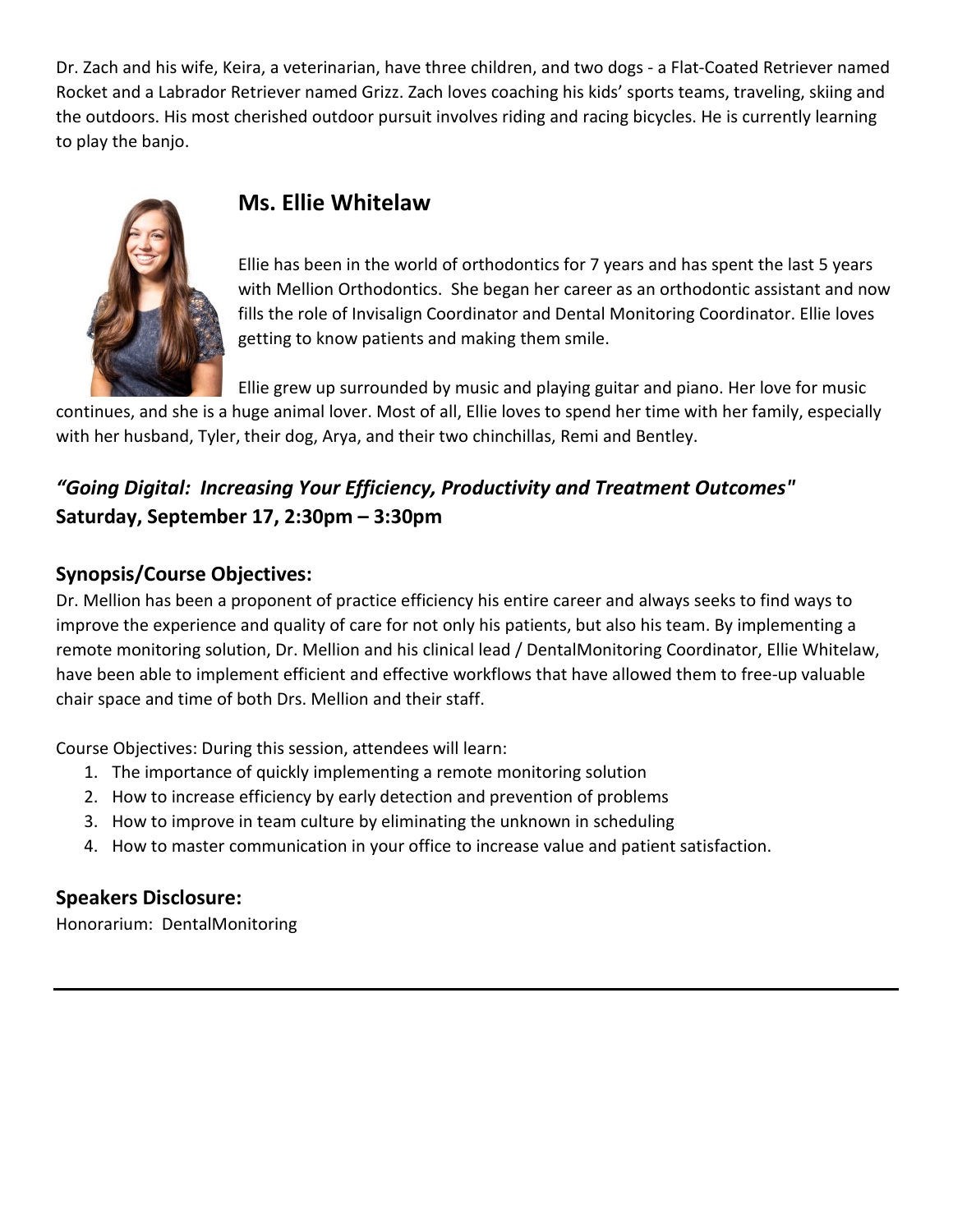

# **Dr. Brandon Owen**

Brandon Owen the CEO and founder of KLOwen Braces and is a practicing orthodontist at Owen Orthodontic Center in Lakeway, TX. He is the winner of the 2019 OrthoInnovator Award from the American Association of Orthodontists and has 8 original patents as well as dozens of continuation patents. He is an ABO Board Certified Orthodontist and is a member of the prestigious Angle Society. He is also a consultant to more than a dozen companies in the digital orthodontic space. He also does research at the U. of Alberta on the OSIM where he is an adjunct faculty

member. His company, KLOwen Braces, is named after his oldest son, Keller Logan Owen, who passed suddenly in 2011.

## *"Digital, Custom Braces: Unlocking the Aligner Workflow for Every Patient"*  **Friday, September 16, 8:30am – 9:30pm**

## **Synopsis/Course Objectives:**

Aligners are quickly growing as a treatment modality because of their ability to make offices more efficient. Fixed appliances are still 70% of the average orthodontic practice. Digital, custom braces allow us to leverage the same efficient workflow aligners provide with even better control with a much lower lab expense.

Learning objectives:

To understand-

- 1. How digital, custom braces are able to enhance control and efficiency
- 2. How the Stride Custom Braces System works
- 3. Why scalability of digital, custom braces in the office is so important

#### **Speaker Disclosure:**

CEO/Founder: KLOwen Braces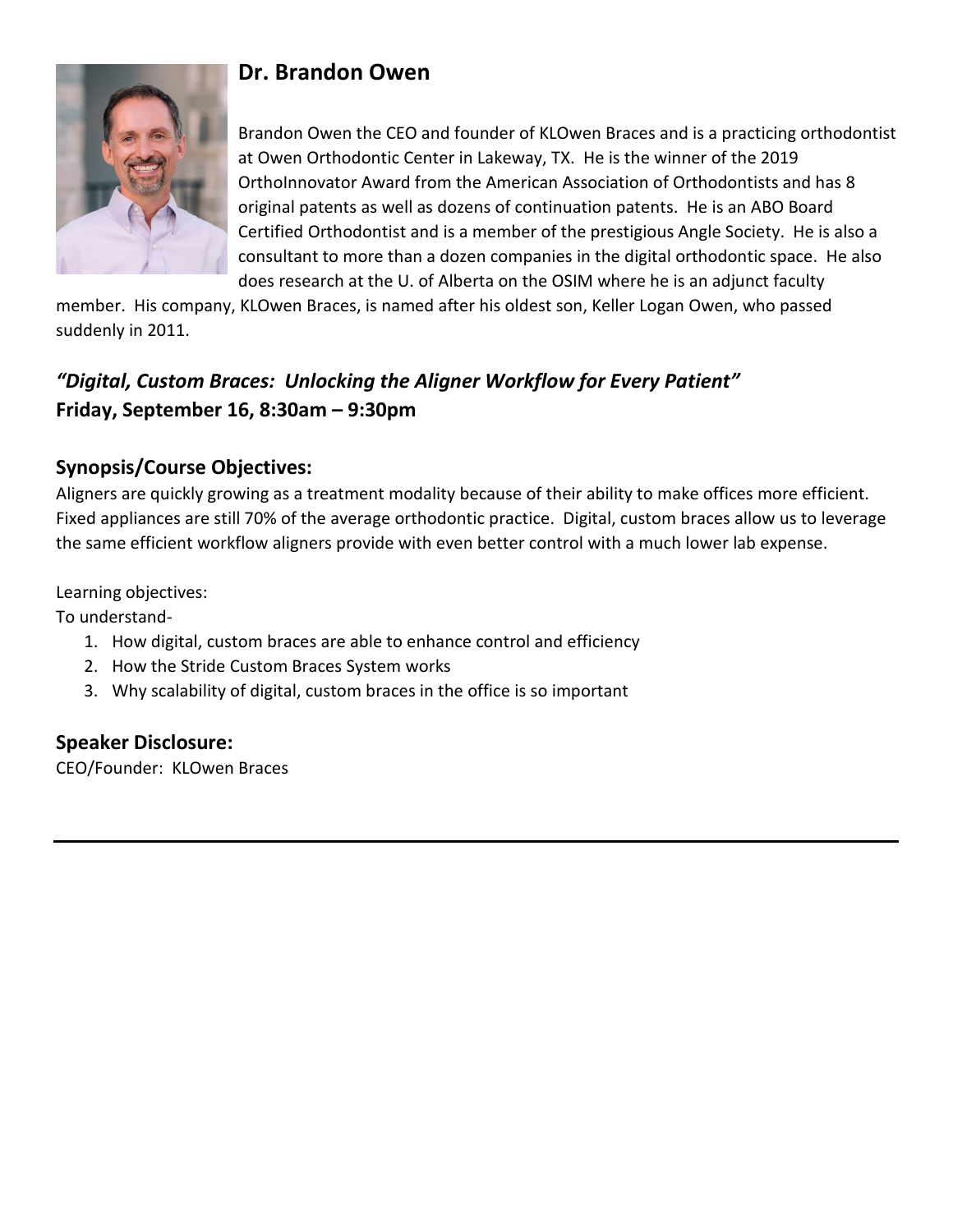

# **Dr. Jep Paschal**

Dr. Jep Paschal is a proud husband, father of three, a solo practitioner, a technologist, and an orthodontic futurist. He has had the privilege of lecturing all over the world helping Orthodontists learn the value of digital orthodontics, In-Office Aligner Design and Manufacturing, the Sagittal First treatment philosophy, the Passive Self Ligation treatment philosophy, and the merits of the solo practitioner in an increasingly corporate ecosystem. He received his BS from Emory University and his DMD from

the Medical College of Georgia. Completed residencies in Prosthodontics, then a General Practice Residency and his Master of Science degree in Biomaterials & Prosthodontics at the University of Texas Health Science Center at San Antonio. Dr. Paschal maintained a private practice in Prosthodontics and Implant Dentistry before returning for a residency in Orthodontics at the University of Rochester Eastman Dental Center.

Dr. Paschal has served on the Board of Directors for the American Association of Orthodontists Foundation, as President of the Georgia Association of Orthodontists, as a member and Chairman of the Council on Communications for the AAO, and as a member and Co-Chair for the AAO Future Think Tank. Dr. Paschal currently practices in Madison and Lake Oconee, Georgia, USA. His interests include family, computers and technology, reading, skiing, and travel.

## *"In-Office Aligners and Fixed Appliances: The Force Multiplier for Delivering the Experience and Convenience Our Patients Desire"* **Friday, September 16, 10:00am – 11:00am**

#### **Synopsis/Course Objectives:**

This course will provide the viewer with the Why, What, and How for the implementation of The Sagittal First Treatment Philosophy and the In-Office digital workflow for manufacturing Orthodontic Aligners. Enabling the economic delivery of multiple treatment protocols per the patient's needs and desires.

Objectives:

- 1. The introduction of In-Office digital workflows;
- 2. Learn how to implement 3D Printing in your office;
- 3. Adapting the Sagittal First Philosophy with aligners and fixed appliances to tailor treatment to the patients needs;
- 4. Learn how to iteratively implement a digital workflow that will not overwhelm your existing systems or staff;
- 5. Learn about the various ways that in-house 3D printing can enhance your existing treatment protocols and actually decrease time in fixed appliances in a financially sound manner.

## **Speaker Disclosure:**

Consultant: HSO, Braces on Demand, Sprintray Stock Shareholder: Braces on Demand, OrthoFi, SmileDoctors, OrthoScience (qlark) Honorarium: HSO